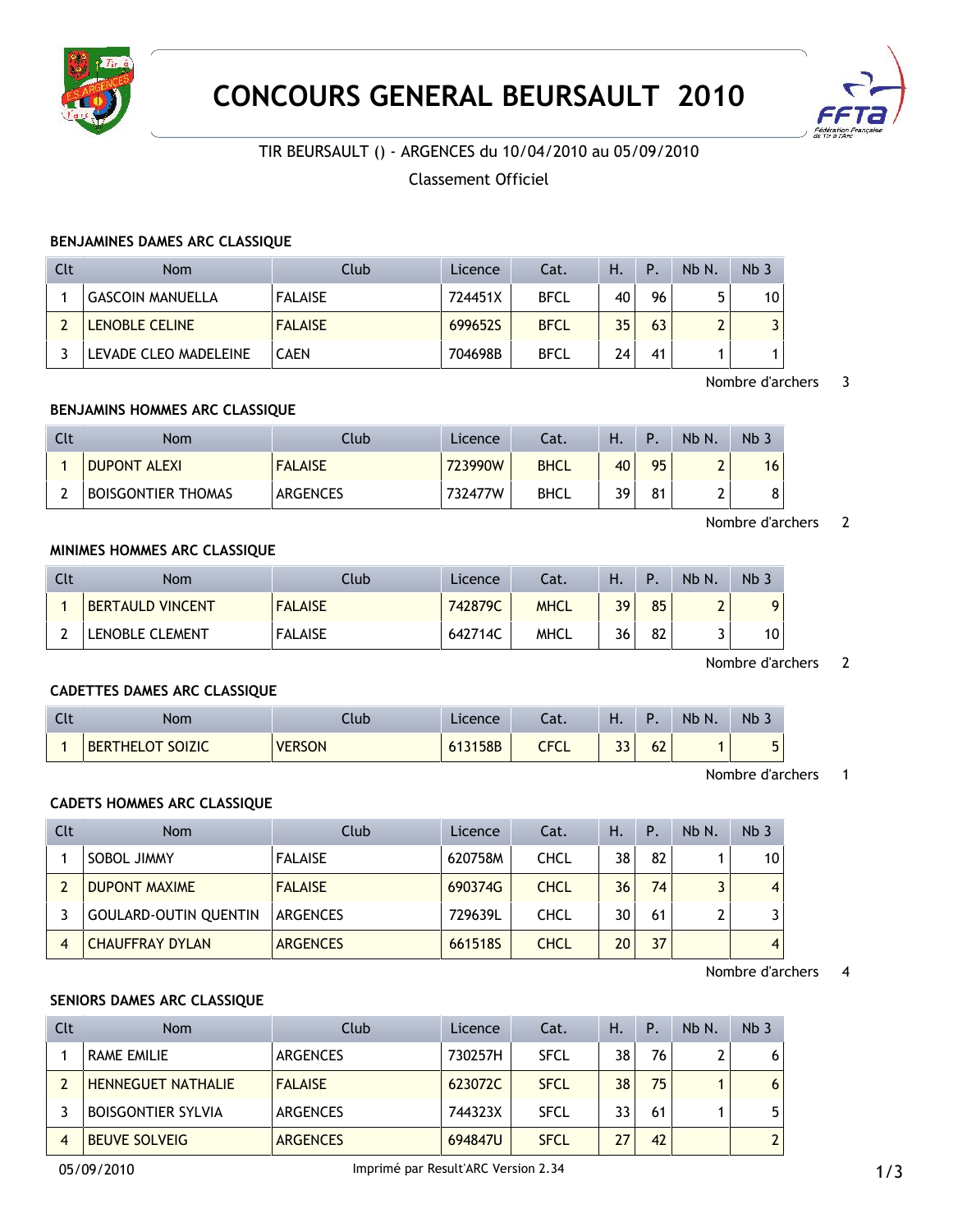| <b>SEVERINE</b><br><b>DAUMESNIL</b> | חחמורים<br>⊩N0<br>.<br>◡ | $\cdots$<br>68 | ---<br><b>SFUL</b> | $\sim$<br>-- |  |  |
|-------------------------------------|--------------------------|----------------|--------------------|--------------|--|--|
|                                     |                          |                |                    |              |  |  |

Nombre d'archers 5

#### **SENIORS HOMMES ARC CLASSIQUE**

| Clt               | Nom                        | Club                        | Licence | Cat.        | Η. | Ρ. | Nb N.          | Nb <sub>3</sub> |
|-------------------|----------------------------|-----------------------------|---------|-------------|----|----|----------------|-----------------|
|                   | <b>TRET OLIVIER</b>        | <b>FALAISE</b>              | 718466S | <b>SHCL</b> | 39 | 75 | $\overline{2}$ | 7 <sup>1</sup>  |
| $\overline{2}$    | <b>BOUET LUDOVIC</b>       | <b>ARGENCES</b>             | 713285K | <b>SHCL</b> | 39 | 68 | 1              | $\overline{3}$  |
| 3                 | <b>GIESZCZYK JEROME</b>    | <b>FALAISE</b>              | 599045L | <b>SHCL</b> | 38 | 78 | $\overline{2}$ | 7 <sup>1</sup>  |
| 4                 | <b>LEVADE PHILIPPE</b>     | <b>CAEN</b>                 | 704702F | <b>SHCL</b> | 38 | 71 |                | $\overline{3}$  |
| 5                 | <b>DAUMESNIL FABIEN</b>    | <b>ARGENCES</b>             | 612607C | <b>SHCL</b> | 37 | 68 | $\overline{2}$ | 3 <sup>1</sup>  |
| 6                 | <b>LEGRAND CHRISTOPHE</b>  | <b>ARGENCES</b>             | 732164F | <b>SHCL</b> | 36 | 65 | 2              | $\vert$         |
| $\overline{7}$    | <b>COLLEC CHRISTOPHE</b>   | <b>ARGENCES</b>             | 702843K | <b>SHCL</b> | 36 | 62 |                | 5               |
| 8                 | <b>GONCALVES MANUEL</b>    | <b>ARGENCES</b>             | 464592S | <b>SHCL</b> | 36 | 61 |                | 2 <sup>1</sup>  |
| 9                 | <b>MEYER PASCAL</b>        | <b>MERVILLE FRANCEVILLE</b> | 649972S | <b>SHCL</b> | 33 | 65 | $\overline{2}$ | $\vert$         |
| 10                | <b>BOISGONTIER HERVE</b>   | <b>ARGENCES</b>             | 744948B | <b>SHCL</b> | 23 | 39 |                | $\overline{3}$  |
| 11                | <b>CHAUFRAY LAURENT</b>    | <b>ARGENCES</b>             | 715637S | <b>SHCL</b> | 22 | 37 |                | 2               |
| $12 \overline{ }$ | LEFEBVRE ERIC              | <b>CARPIQUET</b>            | 718585W | <b>SHCL</b> | 8  | 9  |                |                 |
| 13                | <b>BAUDUINET DOMINIQUE</b> | <b>CARPIQUET</b>            | 716632Y | <b>SHCL</b> | 6  | 10 |                |                 |

Nombre d'archers 13

## **VETERANS HOMMES ARC CLASSIQUE**

| Clt | <b>Nom</b>          | Club             | Licence | Cat.        | Ή. | Ρ. | Nb N. | Nb <sub>3</sub> |
|-----|---------------------|------------------|---------|-------------|----|----|-------|-----------------|
|     | DAUMESNIL GERARD    | ARGENCES         | 390085F | <b>VHCL</b> | 37 | 79 |       | 2               |
|     | <b>FAUCON ALAIN</b> | <b>ARGENCES</b>  | 374774N | <b>VHCL</b> | 37 | 74 |       |                 |
|     | TERAA MOHAMED       | <b>CARPIQUET</b> | 677703J | VHCL        | 14 | 26 |       | າ               |

Nombre d'archers 3

#### **SUPER VETERANS HOMMES ARC CLASSIQUE**

| Clt | <b>Nom</b>                | Club             | Licence | Cat.         | Η. |    | Nb N.                         | Nb <sub>3</sub> |
|-----|---------------------------|------------------|---------|--------------|----|----|-------------------------------|-----------------|
|     | <b>DUBOIS JEAN-ROLAND</b> | <b>ARGENCES</b>  | 667447L | <b>SVHCL</b> | 38 | 70 | $\overline{\phantom{0}}$<br>- | 4               |
|     | <b>HAUTEUR MARC</b>       | <b>CARPIQUET</b> | 717062R | <b>SVHCL</b> | 15 | 23 |                               | ∽<br>∸          |

Nombre d'archers 2

## **SENIORS DAMES ARC A POULIES**

| Clt | <b>Nom</b>                      | Club          | Licence | Cat.        | Н. | Р.  | Nb N. | Nb <sub>3</sub> |
|-----|---------------------------------|---------------|---------|-------------|----|-----|-------|-----------------|
|     | <b>PRIGNON VANESSA</b>          | <b>VERSON</b> | 420952G | <b>SFCO</b> | 40 | 113 | 8     | 17              |
|     | FIEVET-MICHELUZZI KARINE   CAEN |               | 675968Y | <b>SFCO</b> | 39 | 82  |       | 8               |
|     | LEVADE STELLA-MARIS             | <b>CAEN</b>   | 726675P | <b>SFCO</b> | 39 | 75  |       | 6               |

Nombre d'archers 3

#### **SENIORS HOMMES ARC A POULIES**

| <b>STATISTICS</b> | Nom                   | lub. | Licence | Cat.        | п. |     | Nb N. | <b>Nb</b> |
|-------------------|-----------------------|------|---------|-------------|----|-----|-------|-----------|
|                   | <b>JOURDAN DANIEL</b> | CAEN | 454789L | <b>SHCC</b> | 40 | 108 | -     | 16        |